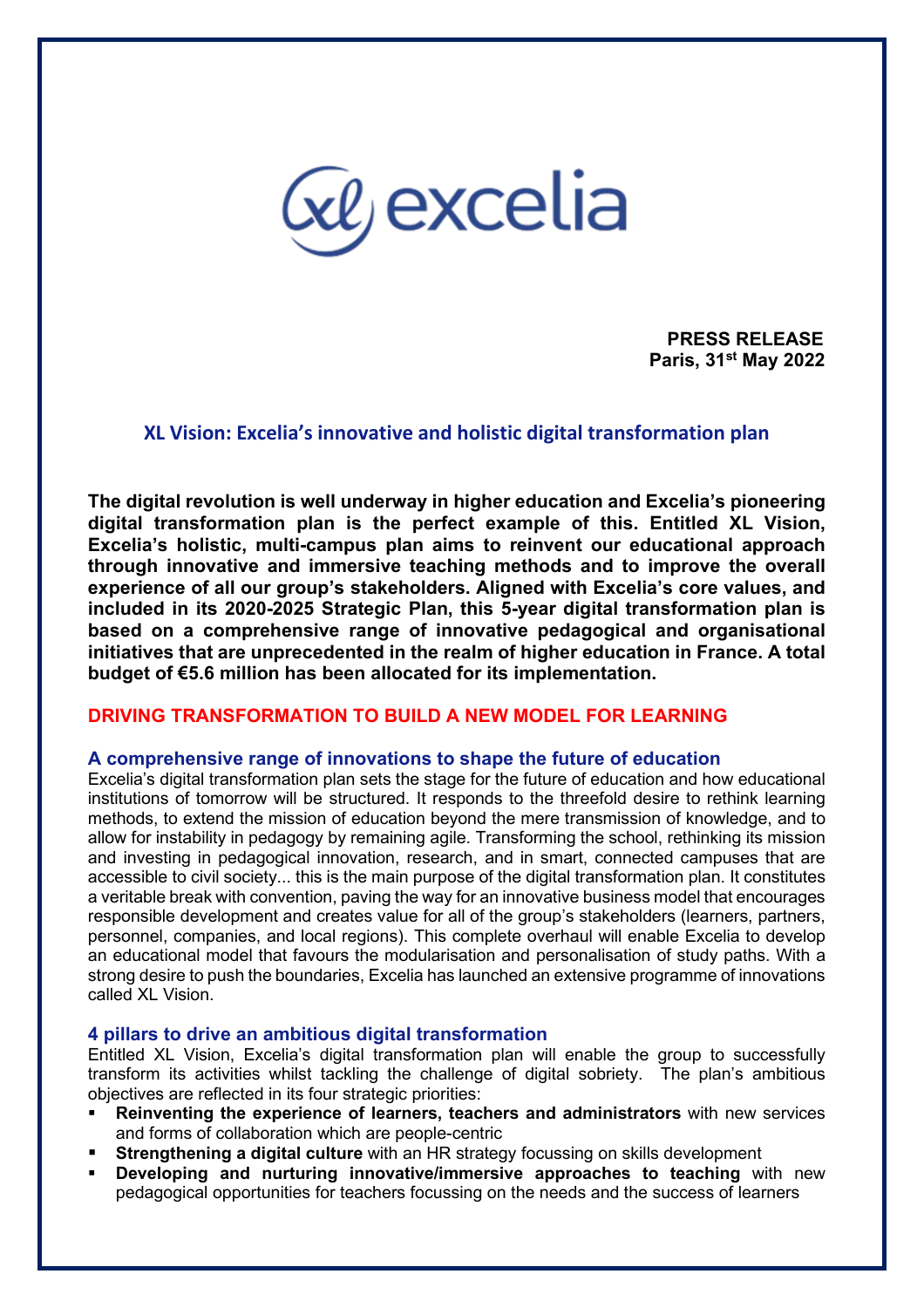**Deploying state-of-the-art technology** to support Excelia's growth and to ensure continuous improvement

# **A unique holistic digital transformation plan**

XL Vision has been designed as **a holistic plan** to improve the overall experience and meet the needs of all of Excelia's communities:

- **Learners** by encouraging the development of innovative/immersive teaching methods (XReXtended Reality, learning analytics, hybrid and adaptive learning) and preparing them for the careers of the future (AI, Metaverse, Data Science, etc.)
- **Teachers** by offering them new and immersive teaching methods suitable for new practices
- **Support service personnel** by training them in the skills required to face the current and future digital transformations within the context of interdisciplinary projects
- **Governance** by introducing innovative approaches for guiding decision-making, managing, forecasting, organising, and identifying new sources of value creation

### **A budget of €5.6 million: transformation on an ambitious scale**

XL Vision comprises 38 projects that underpin the 6 main themes of Excelia's digital transformation plan:



# **AN INNOVATIVE ORGANISATIONAL STRUCTURE TO DELIVER XL VISION**

As part of its digital transformation plan, the organisational structure implemented by Excelia reflects the twofold objective of involving all communities in XL Vision and of guaranteeing a return on investment for all.

### **XXL Digital Transformation Department**

XL Vision means rethinking the conventional organisational structure by creating a dedicated dynamic Digital Transformation Department. As the backbone of the transformation plan, it will bring together Excelia's core business (teaching), human resources (adapting the organisation and supporting change) and the traditional IT Department, which has become a one-stop shop for the development of new services across multiple campuses. The IT Department will work closely with two new units based within the Digital Transformation Department:

 **Business Support and Change Management Unit** – to facilitate the implementation of methods and tools, working in close collaboration with the HR and Transformation Department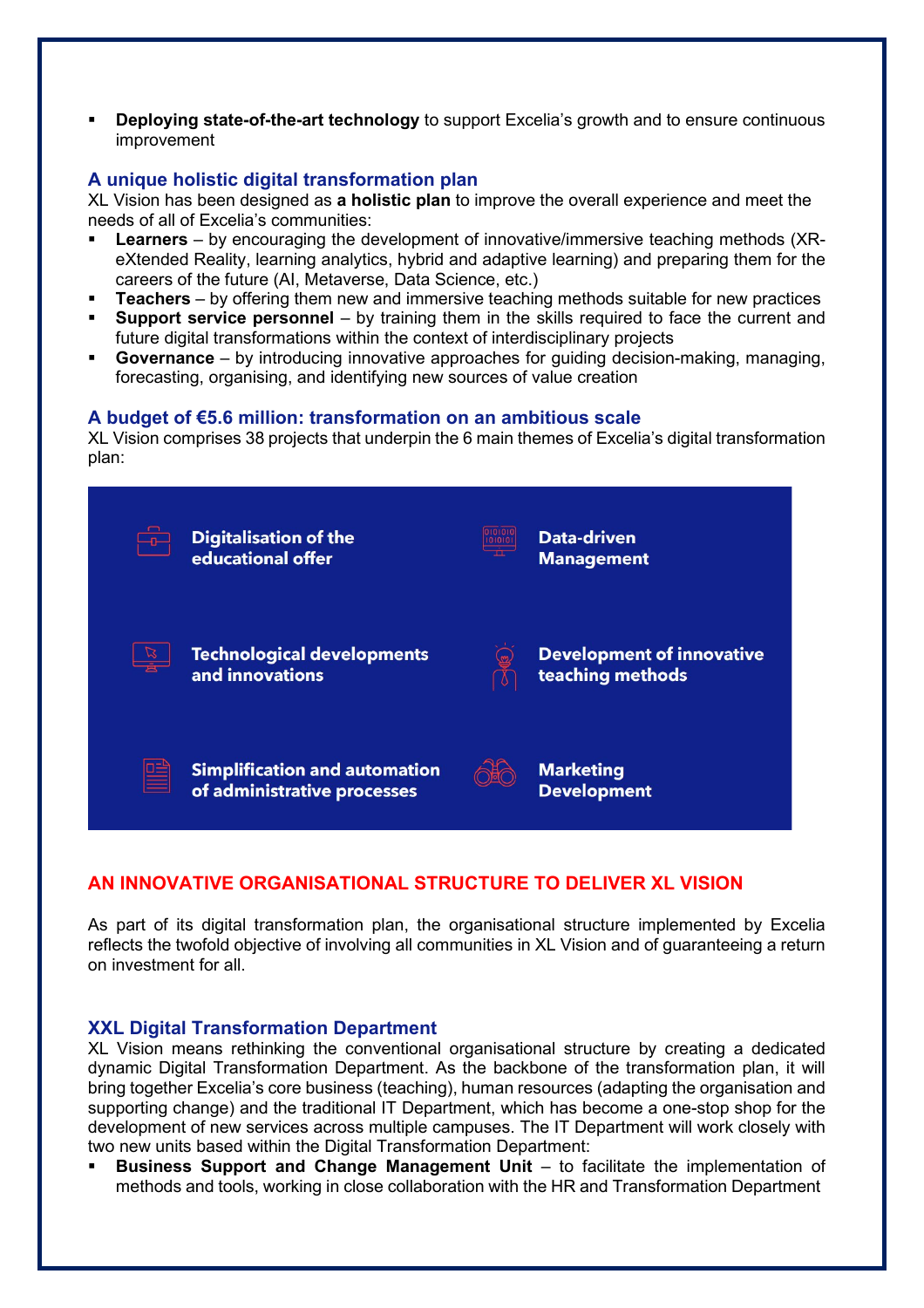**Digital Innovation, EdTech and Experiential Learning Unit** – to manage the digitalisation of teaching in conjunction with the pedagogical engineering team (traditionally affiliated to the Deanship), and to encompass new areas of expertise (Metaverse, Data Science, DevOps, etc.)

### **HR and Transformation Department: an interface with all Excelia Departments**

The human element is central to the success of XL Vision, which is why Excelia's transformation plan is being implemented in close collaboration with the HR and Transformation Department. HR strategy is structured around two main areas: strengthening the digital culture at all levels of the organisation and supporting change. With this in mind, the methods and tools adopted will ensure that the desired benefits are understood, projects are embraced, wellbeing at work is assured, and that the satisfaction of Excelia's communities is guaranteed.

Initiatives include:

- Setting up a 'twin' structure (a duo of project managers one from the Digital Transformation Department and one from each of Excelia's Departments) to jointly develop digital uses whilst ensuring that business needs are fully considered
- Creating an in-house Change Management Unit
- Developing training initiatives designed to provide new skills for long-term employability, to encourage mobility, and to promote management transformation in line with Excelia's values (Sharing, Humanity, Courage, Responsibility, Commitment)

# **Working in synergy with the Pedagogical Engineering Team**

The digitalisation of the educational offer is at the heart of XL Vision, but pedagogical added value is paramount. The use of innovative technologies is only relevant if it responds to the needs expressed by people and if it enhances their overall experience. This reasoned use of technology is based on successful working relations between the Digital Transformation Department and the Pedagogical Engineering Team. The aim of this permanent collaboration is…

- to combine neuro-education with technology for better knowledge retention and recall
- to jointly develop new educational resources for teachers
- to implement support initiatives for those involved in the pedagogical re-engineering of systems
- to conduct research in order to assess the effectiveness of the innovative learning methods implemented

# **XL VISION PROJECTS**

### **Excelia Metaverses at the heart of the transformation**

Excelia has developed its own collaborative and educational Metaverses. They promote immersive learning experiences that maximise and stimulate cognitive abilities, and contribute to improved knowledge retention. Asynchronous, and free from the constraints of time and space, they reflect Excelia's multi-campus strategy.

### **ILE, a brand to endorse the impact of immersive experiences**

A totally unique initiative in higher education, ILE, or Immersive Learning Experience, is a hallmark of excellence registered by Excelia. The aim is to guarantee the quality of immersive learning experiences, whether on campus or in the metaverse. It is a bold approach to exploring innovative pedagogical opportunities based on neuro-education. The systems developed under the ILE brand will guarantee the impact of immersive learning. Based on the relationship between learning and emotions, the ILE approach avoids the pitfall of neuromyths, which are misconceptions about how the human brain works.

### **XL Factory, a key tool for managing transformation**

XL Factory is a physical space open to all (learners, teachers, personnel). Unlike conventional learning laboratories, which are a place for experimentation, XL Factory is a space where innovative learning experiences can be transformed, jointly created, tested, and shared. It comprises 4 main dimensions: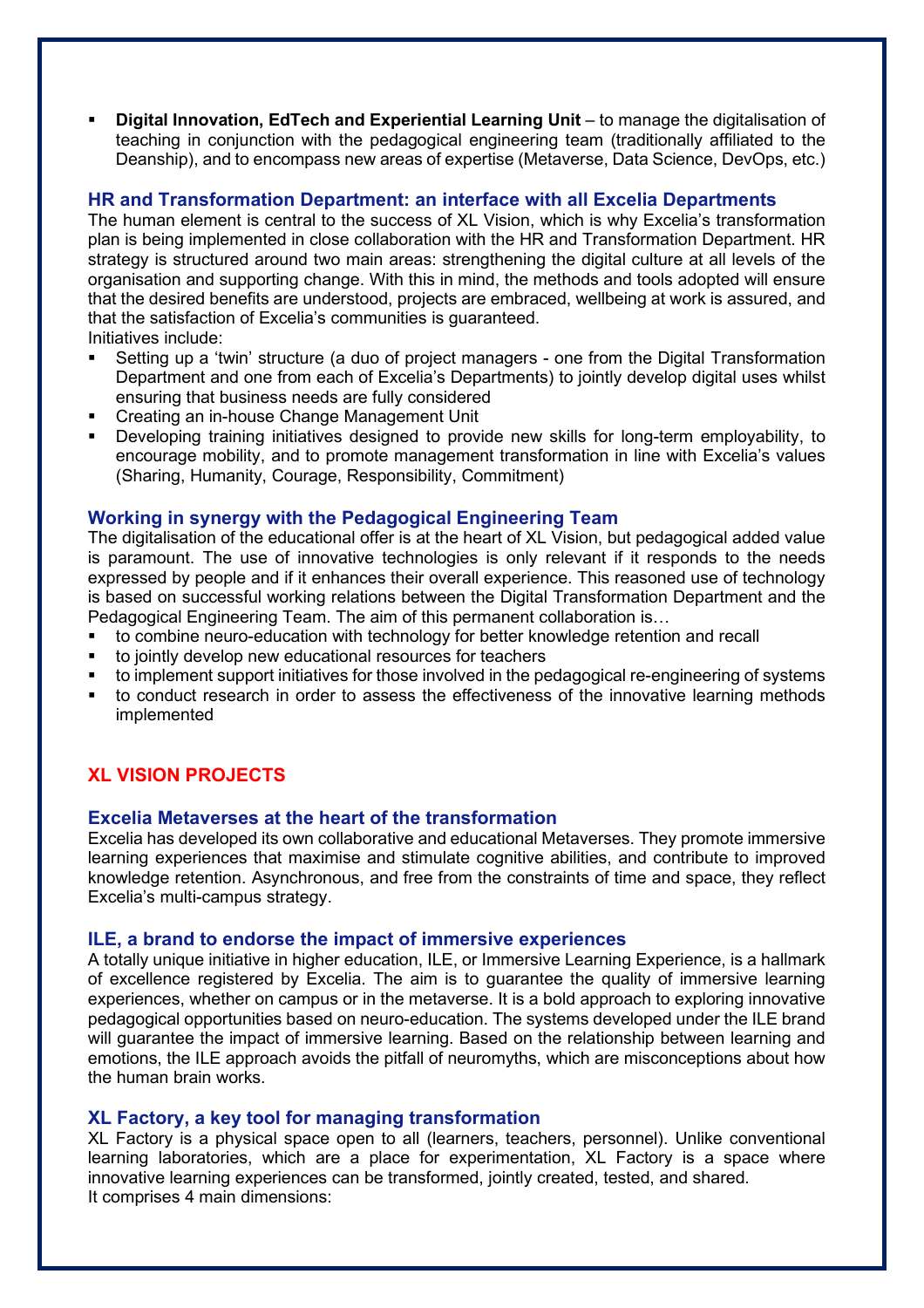- Think Collective Intelligence
- Create Micro-learning Studio
- Explore Captivating Learning
- Lab Learning Innovation

This important initiative injects transformation into the organisational structure so as to ensure it filters through to the classroom.

With the same aim of overcoming the constraints of time and space, XL Factory has its own digital twin: a synchronous Excelia Metaverse, a tool for collaboration and experimentation perfectly aligned with Excelia's multi-campus structure.

# **Learning Experience Platform**

Focussing on learners' progress, the Learning Experience Platform (LXP) is a unique gateway for the implementation of…

- an e-learning platform with micro-learning modules that meet the growing demand for microcertifications and skill sets; initial projects include a 'Data Science for Business' skills set that is already operational, and a 'Sustainable Development and Corporate Social Responsibility' skills set that is currently being developed
- adaptive learning (ultra-personalisation of education, micro-learning, etc.)
- enhanced social experience

### **Digital Workplace, the central digital workspace**

Designed as a collaborative environment, the Digital Workplace is a resource centre and a central information gateway for all of the institution's communities (students, professors, support services). This Digital Workplace also aims to simplify the online application process for candidates by offering an omnichannel and multi-device experience.

### **DataLab, a catalyst for continuous improvement**

The purpose of DataLab is to facilitate the use of Big Data for the benefit of learners, and to manage the data held in different places (student services, Digital Workplace, educational resources, CRM, etc.) that is required by the various Excelia departments and services (accreditations, teaching departments, finance, learning analytics, organisational processes, marketing, etc.). This interdisciplinary DataLab enables all this data to be cross-referenced and analysed, with the support of data science skills and new professions (Data Scientist, Data Engineer, Data Architect, etc.). This progressive approach, based on data maturity, makes it possible to identify areas for improvement (processes, learning experience, etc.) and value creation. It responds to the major challenge of analytics, seldom addressed in higher education and research, which is a source of continuous improvement and a new model for growth.

### **Excelia Digital School's training courses and programmes**

As of the 2022-2023 academic year, Excelia will start to offer its first training courses in the field of immersive technologies with the aim of eventually launching a Bachelor programme in 'Virtual Reality and Metaverse' at Excelia Digital School.

The timeline is as follows:

- 2022-2023 Workshops and Masterclasses on immersive technologies (Virtual Reality, Metaverse, etc.) to be offered as part of Bachelor and MSc programmes
- 2023-2024 Virtual Reality and Metaverse modules and specialisation
- September 2024 Launch of the first Bachelor programme in 'Virtual Reality and Metaverse'